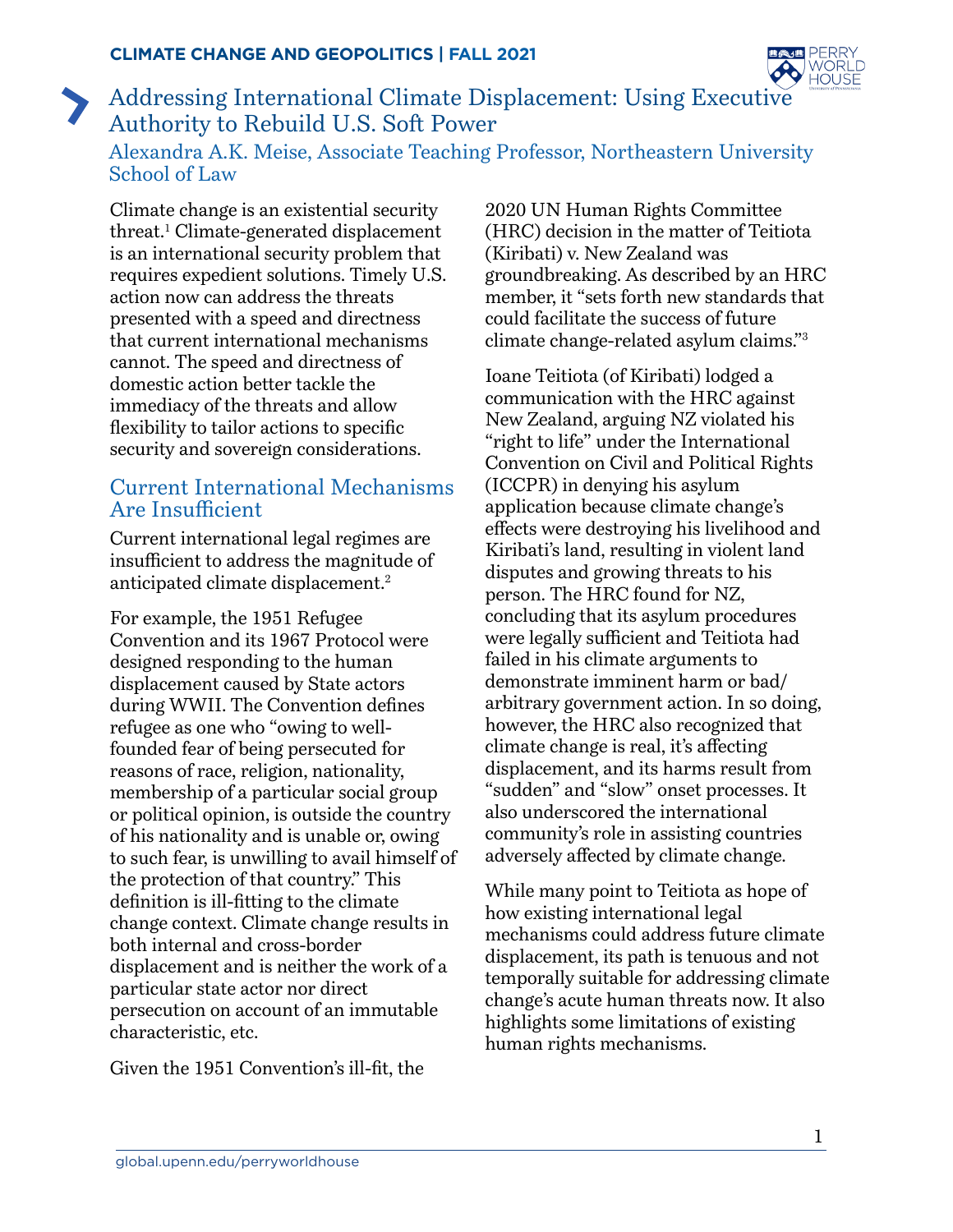<span id="page-1-0"></span>For example, Teitiota's complaint came through the ICCPR's [Optional Protocol](https://www.ohchr.org/en/professionalinterest/pages/opccpr1.aspx) individual mechanism. The Protocol's application is limited, with far [fewer State](https://treaties.un.org/Pages/ViewDetails.aspx?src=TREATY&mtdsg_no=IV-5&chapter=4)  [parties](https://treaties.un.org/Pages/ViewDetails.aspx?src=TREATY&mtdsg_no=IV-5&chapter=4) than the ICCPR. Second, countries' refugee systems vary in robustness, and it's unclear how the HRC or other bodies would evaluate other countries' responses to asylum claims like Teitiota's, particularly if they recognize margins of appreciation on human rights.[4](#page-3-0) Third, substantively, a "right to life" analysis strongly weighs the immediacy of the threat to life, and climate change's impacts generally have not been considered to rise to that immediacy. Fourth, many international human rights structures presume that State actors are those violating human rights, and climate change is not the direct work of a specific State actor.

Raising a claim under another right such as the "right to a healthy environment"—may raise different but equally challenging issues that contribute to negative outcomes for petitioners and highlight overarching weaknesses in current human rights systems. For example, there has been controversy over the right to a healthy environment's application, even outside a straight climate change context.[5](#page-3-0) The bounds of this right are still being fleshed out and expanding its application risks further angering those States already resisting broad application of human rights standards. Many argue that broad human rights applications [weaken human rights](https://www.europarl.europa.eu/RegData/etudes/STUD/2018/603865/EXPO_STU(2018)603865_EN.pdf)  [systems,](https://www.europarl.europa.eu/RegData/etudes/STUD/2018/603865/EXPO_STU(2018)603865_EN.pdf) undermining the strength of the very rights seeking advancement.

#### Potential U.S. Options to Address International Climate Displacement

The current lacunae on climate displacement in the international system offer an opportunity for the United States. By taking bold domestic action to address climate change and climate displacement, the United States could [lead by the power](https://www.wral.com/joe-biden-lead-not-by-example-of-power-but-power-of-our-example/19375665/)  [of its example rather than by examples of](https://www.wral.com/joe-biden-lead-not-by-example-of-power-but-power-of-our-example/19375665/)  [its power](https://www.wral.com/joe-biden-lead-not-by-example-of-power-but-power-of-our-example/19375665/). As President Biden has argued, reembracing human rights-focused leadership will improve U.S. security by helping to repair the United States' relationships with its allies and building new international relationships.

To that end, one way the president could take action to address climate displacement is pursuing targeted bilateral and/or plurilateral executive agreements focused on countries' particular climate needs.

For example, if Congress makes clear that the [INA](https://www.uscis.gov/laws-and-policy/legislation/immigration-and-nationality-act) covers climate-displaced individuals and delegates power to the executive to address these issues, Biden could have more room to enter into executive agreements that facilitate legal paths for climate-connected immigration. $^6$ 

Such agreements would also offer an opportunity to mitigate security risks posed by growing Great Power influence in regions most affected by climate change.[7](#page-3-0) For example, China continues to [expand its influence](https://www.cfr.org/blog/rising-tensions-south-china-sea) in the South Pacific/ South China Sea (SCS) through economic and land development and to use trade and investment to increase its influence on the African continent. While the United States remains actively engaged in the Pacific, it has not kept pace with China on engagement and support in Africa. Engaging directly with countries on the Continent on climate issues and impacts – particularly in the Sahel where environmental/climate concerns have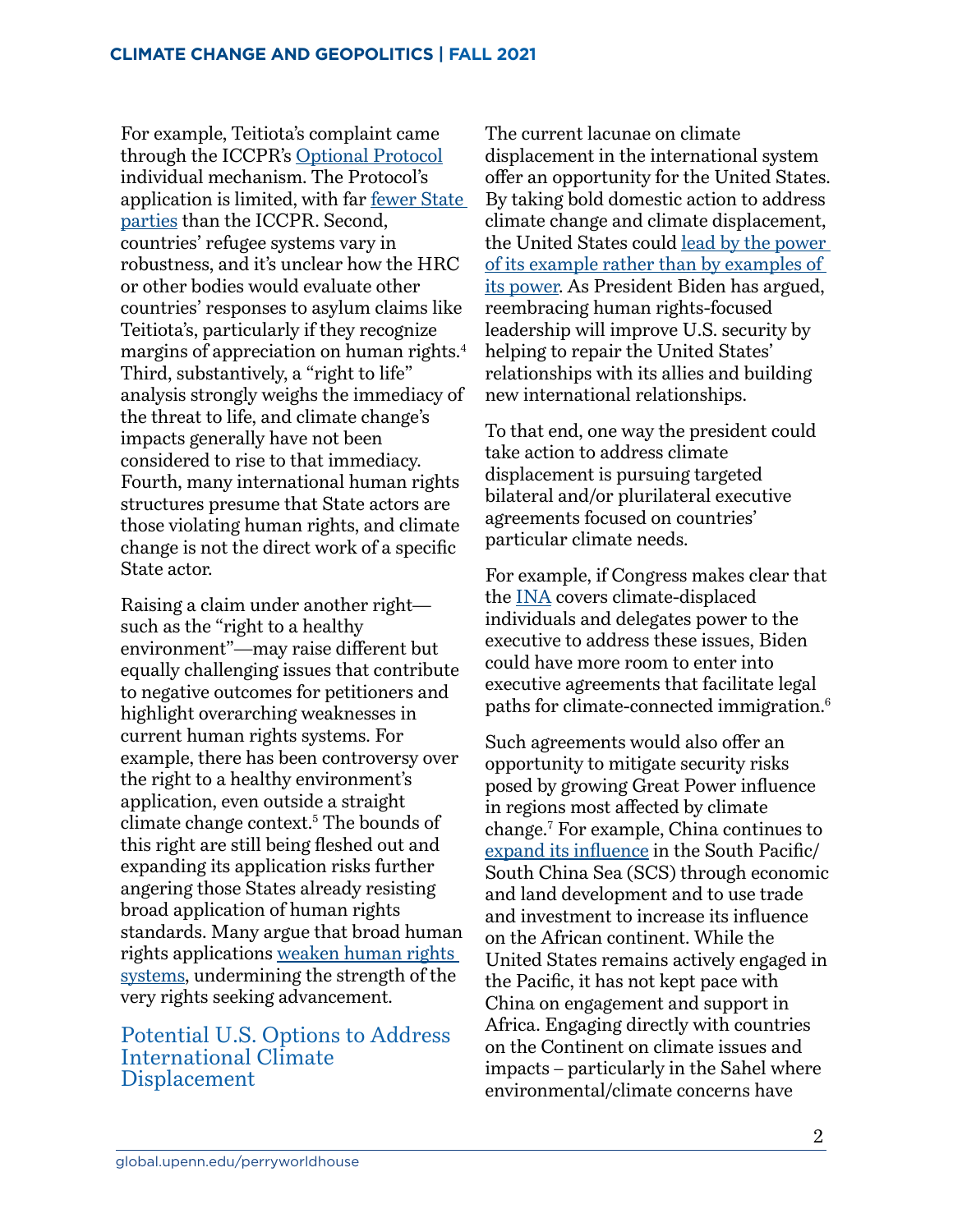amplified existing armed conflicts and the rise of extremism – could decrease violent conflict in service of U.S. interests and advance other policy objectives by helping strengthen U.S.-relations with potential partners also being courted by other Great Powers.

### Conclusion

Climate change presents existential threats to U.S. security and global world order. Bold U.S. action on climate displacement not only helps address these threats but also offers opportunities for the country to rebuild its international reputation as a leader on human rights issues and strengthen its relationships with other nations. The U.S. Executive should use its authority to do so.